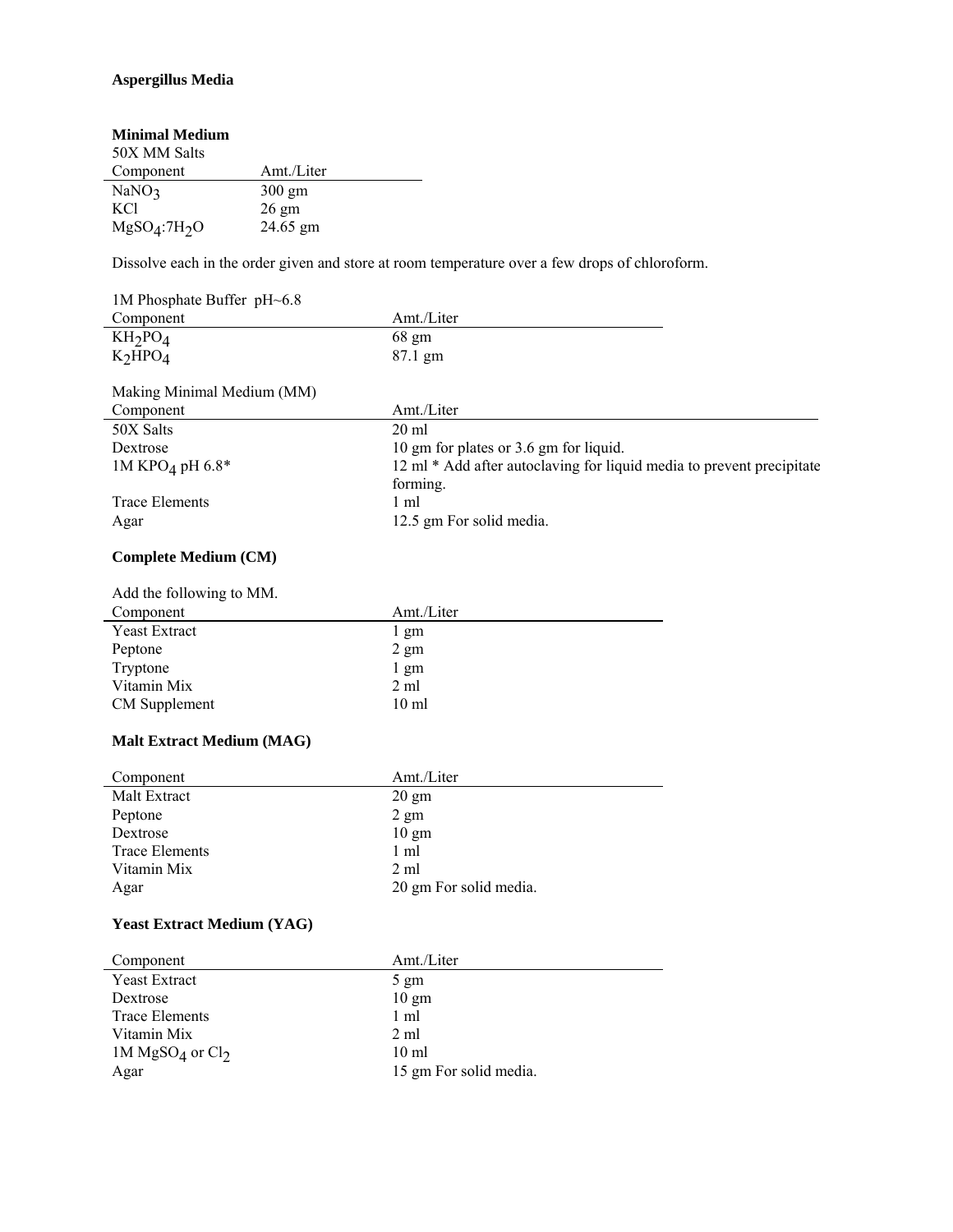## **TRACE ELEMENTS SOLUTIONS**

#### *Cove's Trace Elements Solution*

| Component                             | Amt./Liter       |
|---------------------------------------|------------------|
| $Na2B4O7:10H2O$                       | $40 \text{ mg}$  |
| CuSO <sub>4</sub> :5H <sub>2</sub> O  | $400 \text{ mg}$ |
| Ferric Citrate or chloride            | $800 \text{ mg}$ |
| MnSO <sub>4</sub> :H <sub>2</sub> O   | $800 \text{ mg}$ |
| NaMoO <sub>4</sub> :2H <sub>2</sub> O | $800 \text{ mg}$ |
| ZnSO <sub>4</sub> :7H <sub>2</sub> O  | $8 \text{ gm}$   |

Dissolve each fully in the order shown, before adding the next. This stock is 1000 fold concentrated. Store at room temperature over a few drops of chloroform. A precipitate will eventually form, just shake the bottle before using.

## *Clive Roberts Trace Elements Solution*

| Component                            | Amt./Liter       |
|--------------------------------------|------------------|
| FeSO <sub>4</sub> .7H <sub>2</sub> O | 1 gm             |
| ZnSO <sub>4</sub> .7H <sub>2</sub> O | $8.8 \text{ gm}$ |
| CuSO <sub>4</sub> .5H <sub>2</sub> O | $400 \text{ mg}$ |
| MnSO <sub>4</sub> .H <sub>2</sub> O  | $150 \text{ mg}$ |
| $Na2B4O7$ .10H <sub>2</sub> O        | $100 \text{ mg}$ |
| $(NH_4)$ 6Mo7O24.4H <sub>2</sub> O   | $50 \text{ mg}$  |

Dissolve each in the order given. This stock is 1000 fold concentrated. Store at room temperature over a few drops of chloroform.

#### *Greg's Modified Trace Elements*

| Component                            | Amt./liter       | mM   |
|--------------------------------------|------------------|------|
| $0.25$ M EDTA pH8.0                  | $100$ ml         | 25   |
| FeSO <sub>4</sub> 7H <sub>2</sub> O  | 1 gm             | 3.6  |
| ZnSO <sub>4</sub> 7H <sub>2</sub> O  | 8.8 gm           | 30.1 |
| CuSO <sub>4</sub> 5H <sub>2</sub> O  | $0.4 \text{ gm}$ | 1.6  |
| MnSO <sub>4</sub> H <sub>2</sub> O   | $0.15$ gm        | 0.89 |
| $Na2B4O7 10H2O$                      | $0.1$ gm         | 0.26 |
| NaMoO <sub>4</sub> 2H <sub>2</sub> O | $0.1$ gm         | 0.41 |
| CaCl <sub>2</sub> 2H <sub>2</sub> O  | $0.1$ gm         | 0.68 |

Dissolve each in the indicated order being sure that the first is fully dissolved before adding the next. This is 1000 fold concentrated. Store at room temperature.